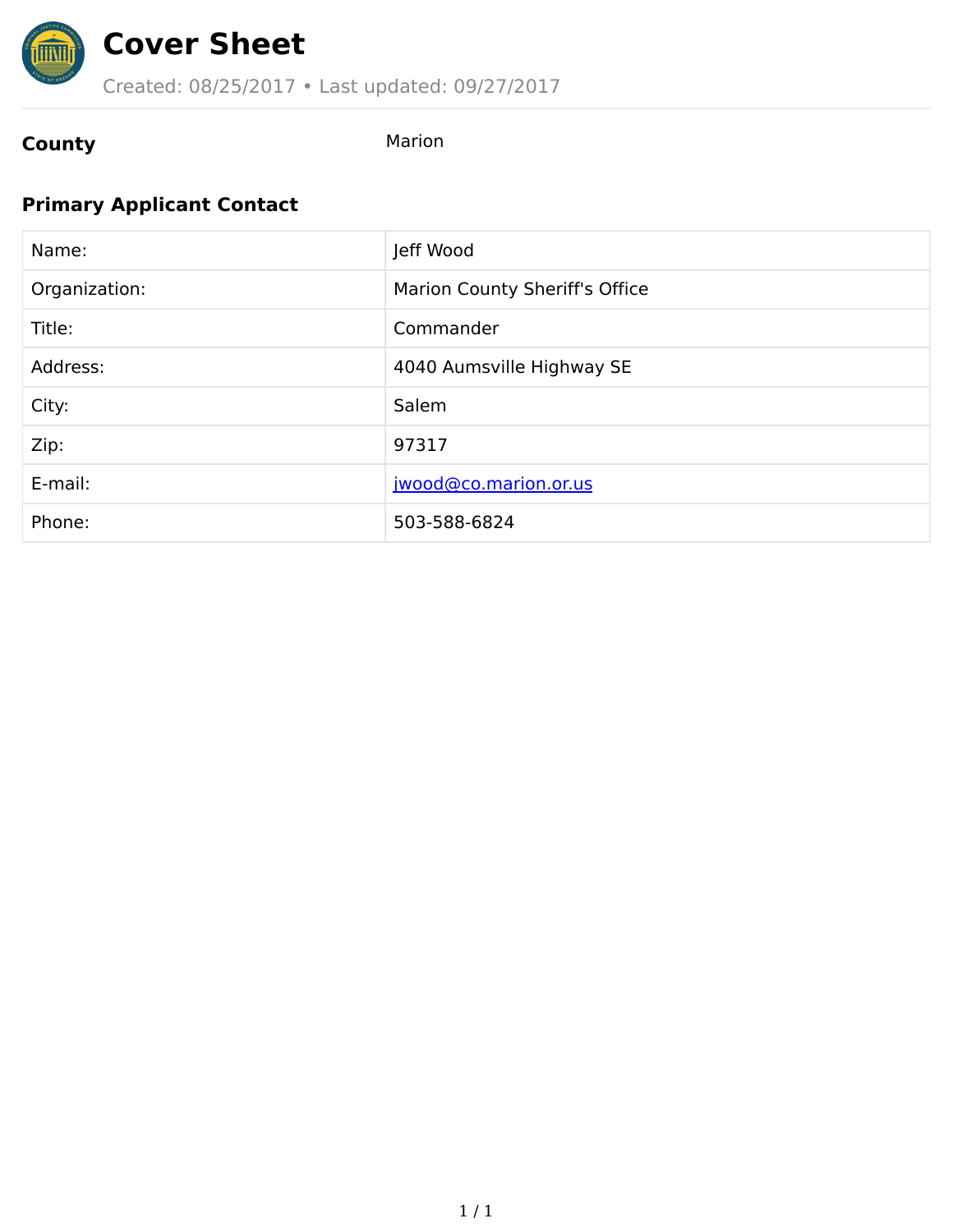

**Program Narrative**

Created: 08/25/2017 • Last updated: 09/27/2017

### **Please review [Supplemental](http://www.oregon.gov/cjc/jri-grant/Documents/2017-19_Sup_JR_RFGP.pdf) Funding RFGP prior to completing Program Narrative.**

### **Target Population**

Describe the target population eligible for the county's downward departure prison diversion program, including, but not limited to, crime types, criminal history factors, risk scores, and residency. Include specific assessments to be used, as well as factors that would result in automatic exclusion from the program.

The target population eligible for the program includes medium to high risk, non-violent property and drug offenders who would have historically been sentenced to state prison, and reside in Marion County. Eligible participants have an identifiable substance abuse issue, and motivation to change their behavior and address their addiction.

Marion County completes a battery of assessments including the Public Safety Checklist (PSC - to ensure clients are medium-to-high risk), Level of Service/Case Management Inventory (LS/CMI - to assess for criminogenic risk and need factors), University of Rhode Island Change Assessment (URICA - to assess for level of motivation), Texas Christian University Drug Screen 5 (TCUDS V - to assess for substance abuse), and the Women's Risk Needs Assessment (WRNA - to assess the unique risk/needs of women including trauma, relationship issues, parental stress, and depression).

Factors that may result in automatic exclusion from the program include residing outside of Marion County; or the defendant's criminal history includes recent convictions for domestic violence, sex offenses, or violent felonies; extensive criminal history; and poor performance on previous supervision cycles.

### **Referral Process**

Describe the referral process by which participants are identified, assessed, and departed into the program. How will victim input be considered in the decision to depart an individual to this program?

Pre-sentence risk assessment and screening are used to identify defendants eligible for the program. The District Attorney's (DA) Office plays the role of gatekeeper by identifying potential candidates who meet the qualifying criteria. If a defendant is considered appropriate, the DA's office confirms that the defendant considered is medium to high risk to reoffend based on the results of the Public Safety Checklist. The DA's Office also consults with the victim(s) in each case to ensure victim input is considered in the decision to depart an individual to this program. If a defendant is determined to be an appropriate candidate, a referral is sent to the Sheriff's Office for further assessments and case review.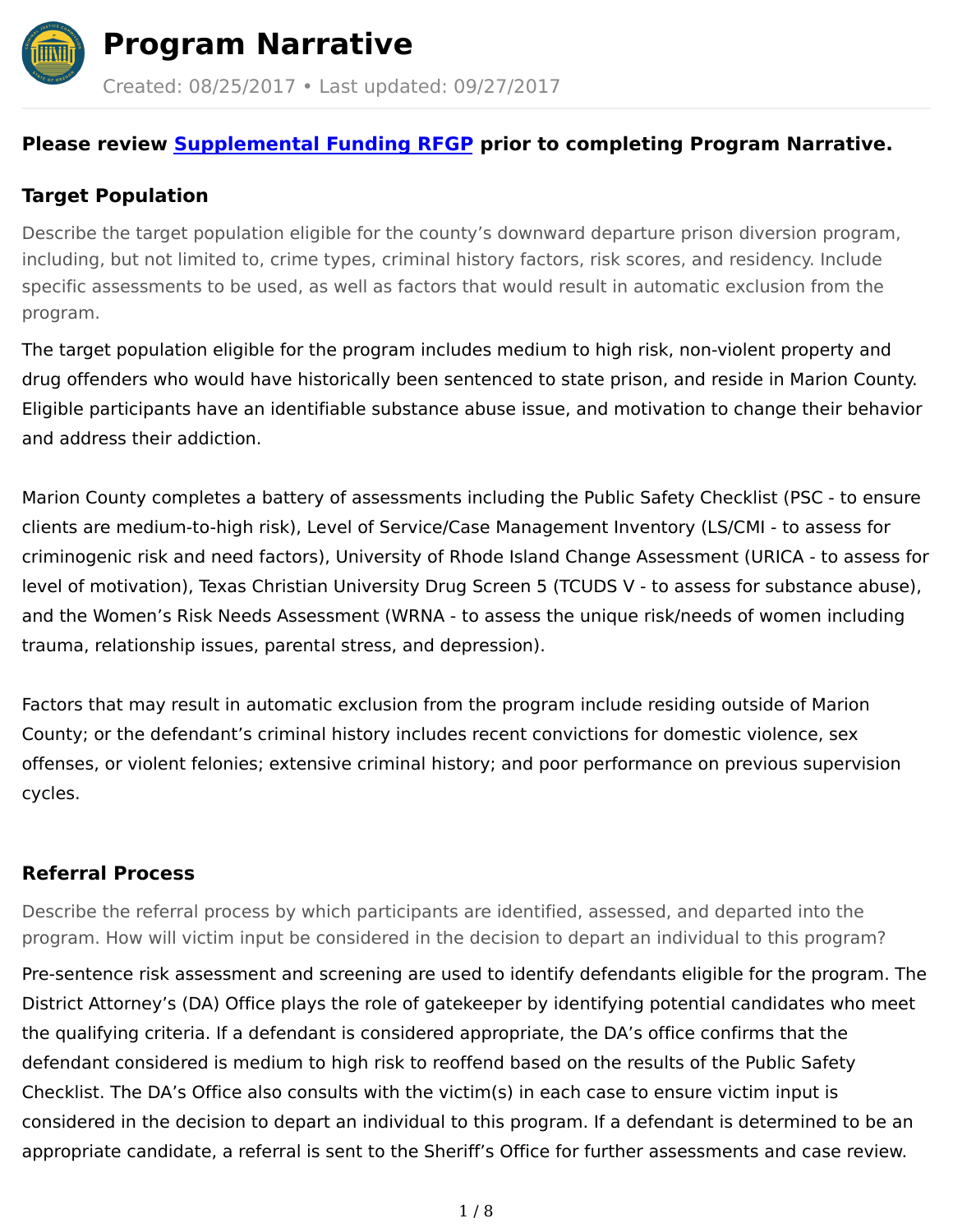#### **Elements of Supervision**

Explain the elements of supervision for this program and highlight differences from standard supervision in your county including, but not limited to, caseload ratios, contact standards, drug testing schedules, response to violations, and use of incentives.

#### Elements of Supervision

Parole and Probation provides offender supervision with staff trained in the Effective Practices in Community Supervision (EPICS) model. The purpose of EPICS is to teach parole and probation deputies how to apply the principles of effective cognitive intervention, along with core correctional practices including relationship skills, to community supervision practices. Parole and Probation deputies coordinate case planning and supervision beginning with reach-ins within the Marion County Jail or Transition Center. The supervising deputy utilizes information from assessments to create a unique case plan tailored to each client which will reduce the likelihood of future criminal activity. The deputy focuses on developing rapport, utilizing a structured program of positive and negative reinforcement, and cognitive behavioral interventions intended to teach the participant social skills, problem solving skills, and techniques to target and change risky thinking. Over time, the deputy teaches the participant problem solving skills and skills to help them avoid antisocial peers and situations as well as general social skills. These interventions are designed to help the participant reduce their risk of future criminal activity. As part of the ongoing treatment process, participants are assigned individual mentors and counselors to monitor program participation. In consultation with the supervising deputy, randomized urinalysis are included as part of treatment and as needed based on behavioral observations. Positive reinforcements are used to increase pro-social behaviors and negative reinforcements are used to decrease antisocial behaviors. Reinforcements are applied consistently and as close to the associated behavior as possible. Reinforcements are fair, just, and commensurate with the severity of the behavior and risk to the community. Some examples of positive reinforcements are: reduced curfew, removal of special conditions, reunification with family, supervision fee credit, social praise, bus passes, and passes to family activity centers. Some examples of negative reinforcements are: reprimands, day reporting, GPS monitoring, increased curfew, transition center, and jail.

#### Program Enhancements

The supplemental funding request will allow a supervising deputy to work closely with the assigned Deputy District Attorney on case progress/updates and in staffing violation behavior to enhance the supervision process. For clients who commit technical violations, the deputy is able to impose administrative structured sanctions. For new law violations, the agreement with the DA's office is to return the participant to court for a formal probation violation process.

Contact standards are 15 face to face contacts every six months for high, and seven for medium risk participants. One cognitive-behavioral intervention is required each month for general supervision caseloads. If supplemental funding is approved, the requirement will be increased to two cognitivebehavioral interventions per participant per month.

Staffing the program with two full-time parole and probation deputies reduces the caseload to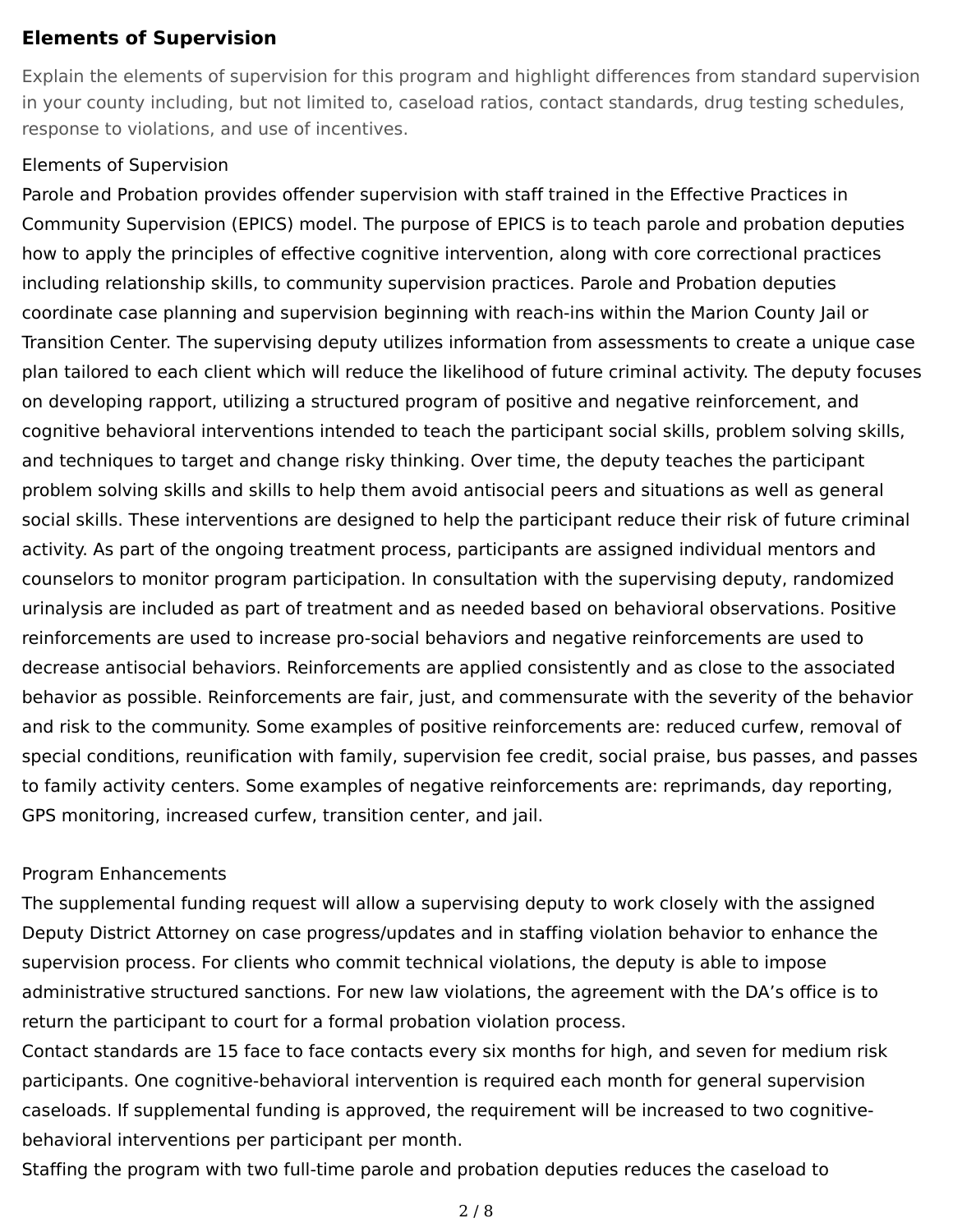### **Services Capacity**

Describe your county's capacity to provide the necessary level of services appropriate to the target population. Examples include but are not limited to substance use treatment, housing, mentors, mental health, and cognitive treatment.

Marion County's Senate Bill 416 (SB416) services have had an impressive impact in meeting our prison diversion targets. According to the Criminal Justice Commission's Prison Usage dashboards, from January 2014 through June 2017, Marion County's efforts have contributed to a reduction of 6,873 prison months as compared to the historical baseline, which is the second highest decrease in the state. Additionally, the last year alone accounts for 4,339 months of the decrease, which is the most significant reduction in the state by over a thousand prison months. Marion County's total prison intakes for drug and property offenders was 317 in 2015, and 173 in 2016. These results come with the implementation of Marion County's 2015-17 prison diversion programs, with the cumulative effect resulting in a decrease of Marion County's prison bed population of over 44%, based on a historical three-year average. This trend is indicative of Marion County's commitment of decreasing prison utilization, yet maintaining a high degree of accountability, evidence-based supervision practices, and public safety.

Although the 2017-2019 Justice Reinvestment Initiative (JRI) was fully funded by the legislature, the increase in funding did not fully cover Marion County's existing programs due to increasing financial pressures including personnel cost increases, service contract increases, and incorporating programs previously funded by federal grants. Because of these financial pressures, key personnel to the SB416 program are not fully funded in Marion County's initial JRI application; including the supervising deputies to monitor clients assigned to the program. The supplemental funding requested in this application is integral to sustain Marion County's ability to reduce prison bed utilization.

If JRI supplemental funding is approved, the Marion County Sheriff's Office, Parole and Probation Division will provide supervision services to enhance public safety, enforce court orders, and hold clients accountable. Our Division's mission or "Our Brand" is to consistently find ways to collaborate with criminal justice partners, focus resources and supervision on our highest risk clients, and utilize core principles of evidence based practices (EBP) to implement and sustain a research-based supervision and case management practice which best addresses our clients' needs. Additionally, Parole and Probation will leverage the existing programs and services described below to supervise the target population.

#### Substance Abuse Treatment

Bridgeway Recovery Services provides a continuum of care of outpatient treatment for participants. As determined by the Correctional Program Checklist (CPC) to have a "very high adherence" to evidence based practices, the treatment program includes assessment of criminogenic risk and need and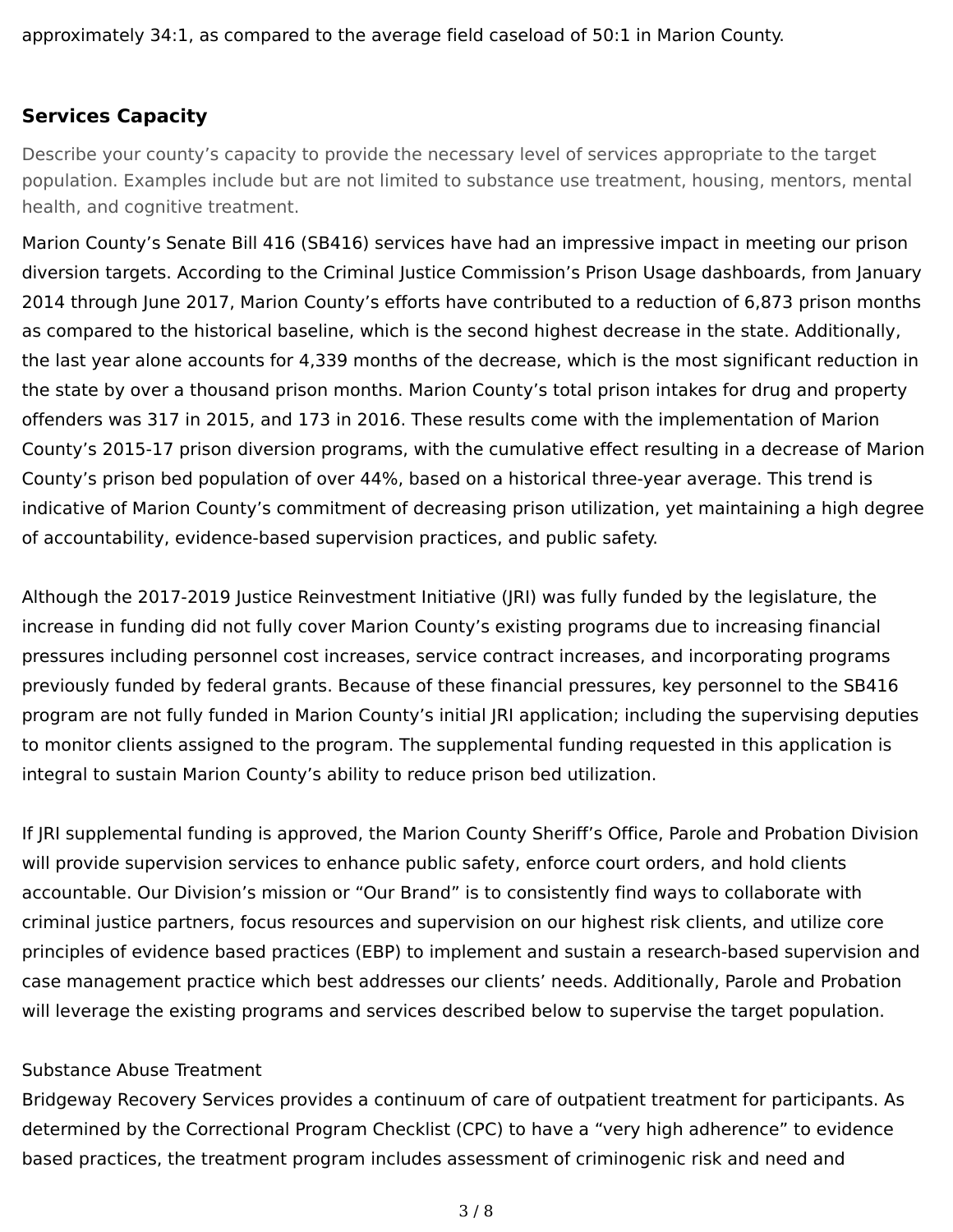mentoring services in order to reflect treatment progress and challenges. Bridgeway's treatment services include education, substance abuse programming, cognitive programming, anger management, selfmanagement, and problem-solving skills. Individual mentoring support accompanies direct treatment services to assist in offender transition from risking long-term incarceration to engaging in community support.

#### Mentoring Services

Certified alcohol/drug counselors serve as mentors in the community, working on an individual basis with clients transitioning from custody. Mentors help clients make the linkage to treatment, provide support wherever needed, and assist clients in developing their own support system utilizing EBP.

#### Transitional Housing

Having stable housing is a fundamental requirement for program participants. Marion County Sheriff's Office Parole and Probation Division provides transitional housing stipends for rental assistance for up to 90 days. In some instances, the stipend can remain in place for more than 90 days, depending on client needs. Each one-month stipend is estimated at \$350.

#### Mental Health Services

Mental health services are provided by one Mental Health and Evaluation Specialist (Master of Social Work & Qualified Mental Health Professional). Current services include case management/supervision strategy consultations, psychiatric evaluations, assessments, diagnoses, treatment referrals, transition planning, service brokerage, and prescription and medication assistance.

#### Motivation and Cognitive Treatment

The Motivation group is a 10 hour comprehensive course. The group process and approach elicit and effect positive change in clients who are struggling with pro-social life choices, related thinking and behaviors.

The Cognitive I program is a 20 hour program designed to identify situations, thoughts and feeling that are high-risk for criminal behavior; replace cognitive distortions with rational thoughts; problem solving, coping, and social skills; plan alternative pro-social responses to replace antisocial responses to situations; and evaluate their behavior and reinforce their responsible behaviors.

The Cognitive II program is a 20 hour program designed to recognize high-risk thoughts and actions that can lead to criminal behavior; evaluate styles of communication; learn and practice the six steps of problem solving; consider anchors that provide motivation for responsible behavior; recognize high-risk thoughts and alternative ways of thinking; learn to cope with high-risk thoughts.

#### De Muniz Resource Center

The De Muniz Resource Center, currently housed in the Marion County Transition Center, is a one-stop center designed to improve access to resources and provide direct services to individuals supervised by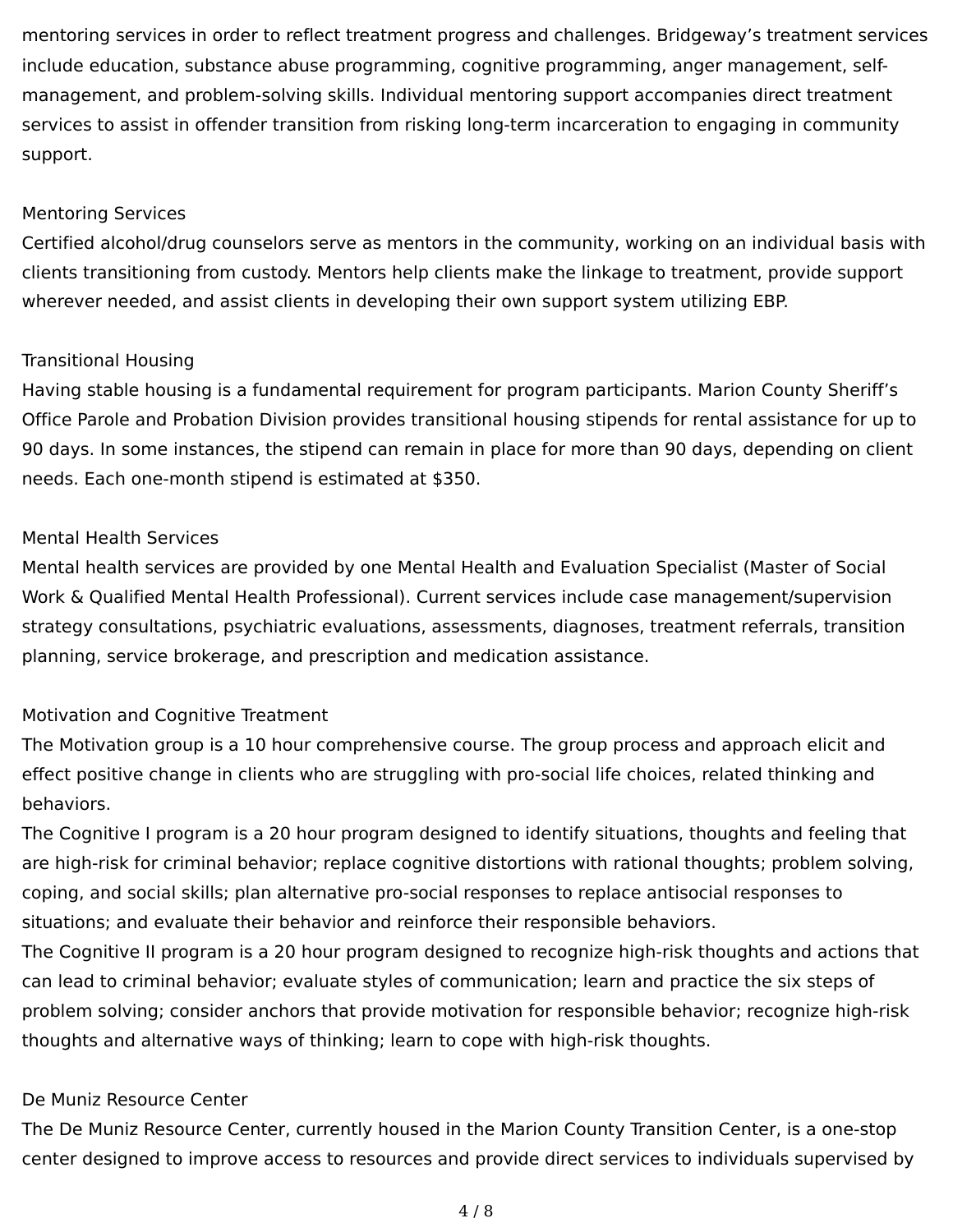Marion County Parole and Probation Division. The center provides assistance in the form of one-on-one consultations; help in developing a course of action; coaching on how to navigate and access local resources; referrals for employment, education, obtaining identification, housing, child and family services, transportation, basic needs, legal issues, and health and mental health needs. Program participants are enrolled in the Oregon Health Plan. Transitional Services Navigators support employment connections for clients and guide them to community resources and on-site workshops that meet their identified individual needs. Parenting Inside Out classes help clients develop parenting skills and also meet Oregon Department of Human Services requirements for parent skill building.

#### Victim Services

Victim's Services is currently staffed by one full-time Victim Services Coordinator who works on behalf of victims. Services provided include assistance in understanding conditions of supervision, ensuring victim's rights are being met, collection of unpaid court ordered restitution, referrals to community resources, crisis counseling, safety planning and an education program for the victims of abuse and violent crimes.

#### **Sanctions Capacity**

Describe your county's capacity to provide the appropriate level of local sanctions necessary to manage the target population. Examples include but are not limited to jail-bed availability and community service.

Community Supervision in Marion County provides a high degree of offender accountability, as all programs and services are highly structured and contribute to the client's individual plan. Accountability can be delivered using an evidence-based sentencing program employing risk/needs assessments which ensure a coordinated delivery of services; addresses technical violations through the use of a unique sanction grid designed to limit revocations to prison.

Interventions range from a higher level of community supervision, cognitive behavioral programming and treatment, to swift and certain administrative sanctions including the use of Jail, Transition Center, electronic monitoring, community service, or day reporting. The Marion County Jail has a budgeted capacity of 415 beds. Five of those beds are dedicated for use by the SB416 prison diversion program both pre-trial and post-conviction. Reduced custody sanctioning capacity includes 144 beds at the Transition Center, 50 GPS (electronic monitoring) units, and space for up to 25 day reporting clients.

**Will structured sanctions be utilized for every downward departure participant?** Yes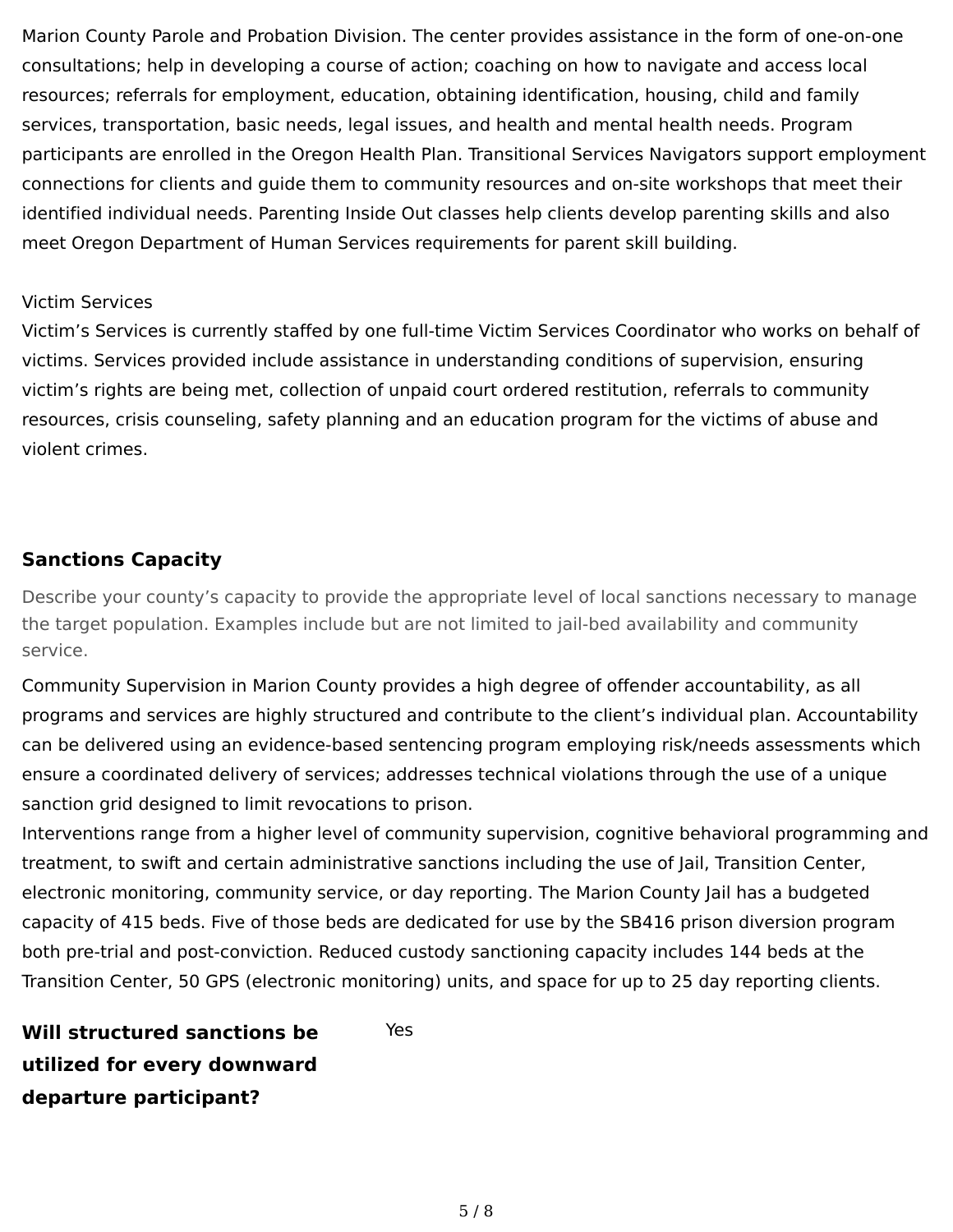### **Describe the process for determining revocation of program participants.**

As mentioned in the Elements of Supervision section, technical violations are addressed through the administrative sanctions process. In situations of significant new criminal activity and excessive technical violations, cases are referred to the courts for formal probation violation hearings. Each case is staffed with the DA and the supervising deputy where performance on probation, violation behavior, risk to the community, participant motivation, and other factors are reviewed. Priority is placed on rehabilitation of the participant. Revocation is a last resort.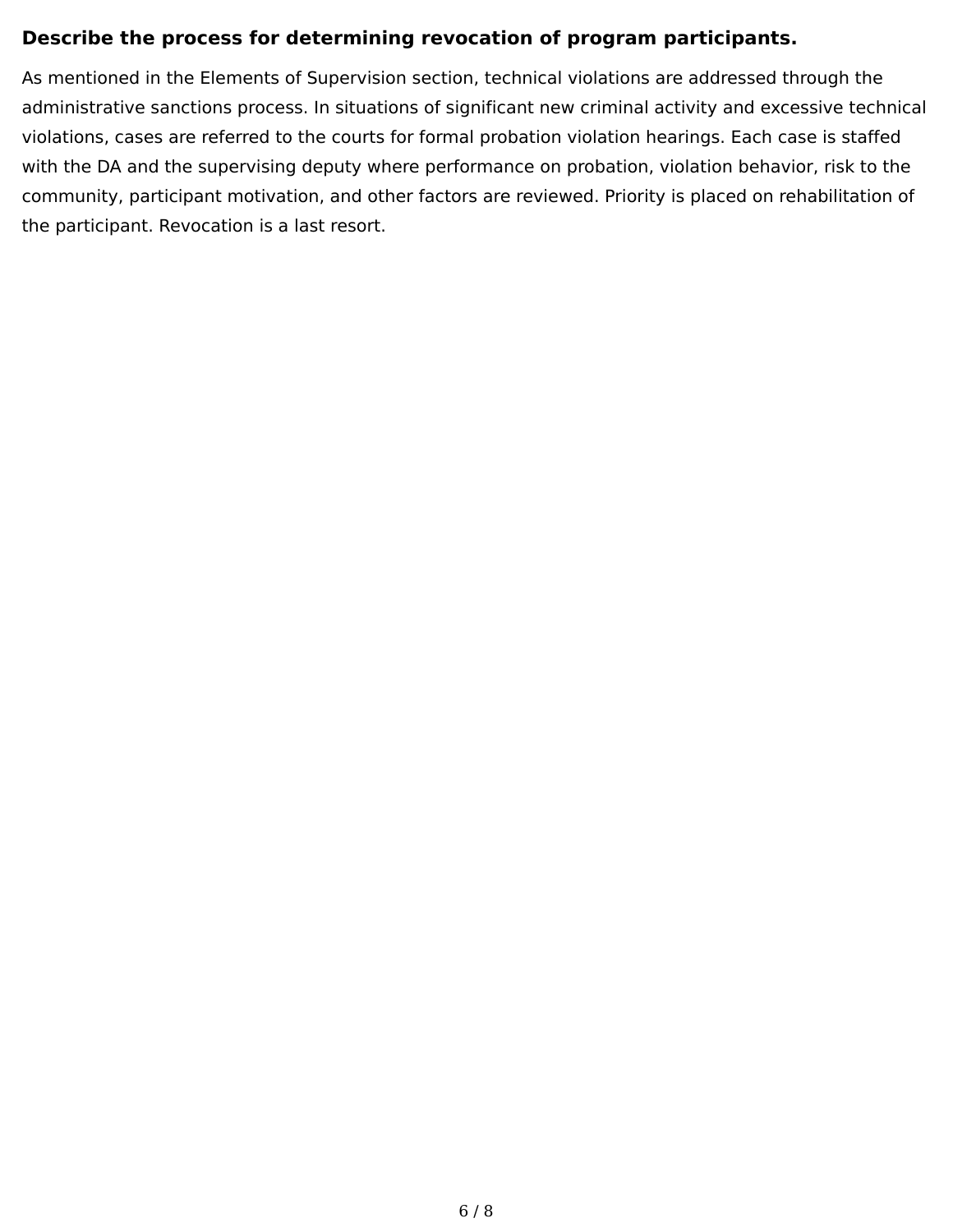### **How will the program be monitored, evaluated, and adapted? What body will oversee implementation and track program outcomes?**

Monitoring, evaluation, and tracking program outcomes are accomplished through the Randomized Controlled Trial (RCT) study being conducted, along with Lane and Klamath counties through the Criminal Justice Commission and Social Learning Center in Eugene Oregon. At this time, preliminary data is not yet available. As clients are supervised a minimum of three years, there are a small number of clients completing substance use disorder treatment. Most clients are not yet at the end of their supervision period and treatment continues throughout supervision.

Marion County Sheriff's Office, Parole and Probation Division leadership oversees the program, and implementation. As outcomes are reviewed through the RCT, the program will be adapted as necessary to maximize reductions in recidivism, reduce prison population, increase public safety, and increase offender accountability.

Additionally, Marion County's Public Safety Coordinating Council worked diligently on the initial 2015-17 Justice Reinvestment Plan, spending 13 months digging into all aspects of community corrections, prison diversion, and related support services. Comprised of officials representing public safety organizations, courts, health care, education, veterans, businesses, and the community at large, the council met jointly with the Justice Reinvestment Council (formerly the Marion County Reentry Council), participating in indepth learning sessions that included victim services. The council created a process to prioritize programs and services, resulting in the final plan.

Since 2015, the council has been working on a number of initiatives, including Stepping Up to divert mentally ill offenders from incarceration; Law Enforcement Assisted Diversion or LEAD, which is a harm reduction model designed to address high-needs, high-risk, treatment-resistant, often homeless people committing "quality of life" offenses; and a pre-trial initiative designed to more strategically assess who needs to remain in jail waiting for trial. Marion County also joined the national Data-Driven Justice Initiative which provides the county with technology and technical assistance in identifying target populations.

To support these new initiatives, Marion County is supporting several workgroups that report to the Public Safety Coordinating Council. The Justice Reinvestment Council has been restructured to serve as a governance entity for the LEAD project and has been renamed to reflect its broader scope and mission.

**What were the county's TOTAL prison intakes for the program's target population during the 2015-17 biennium?** 490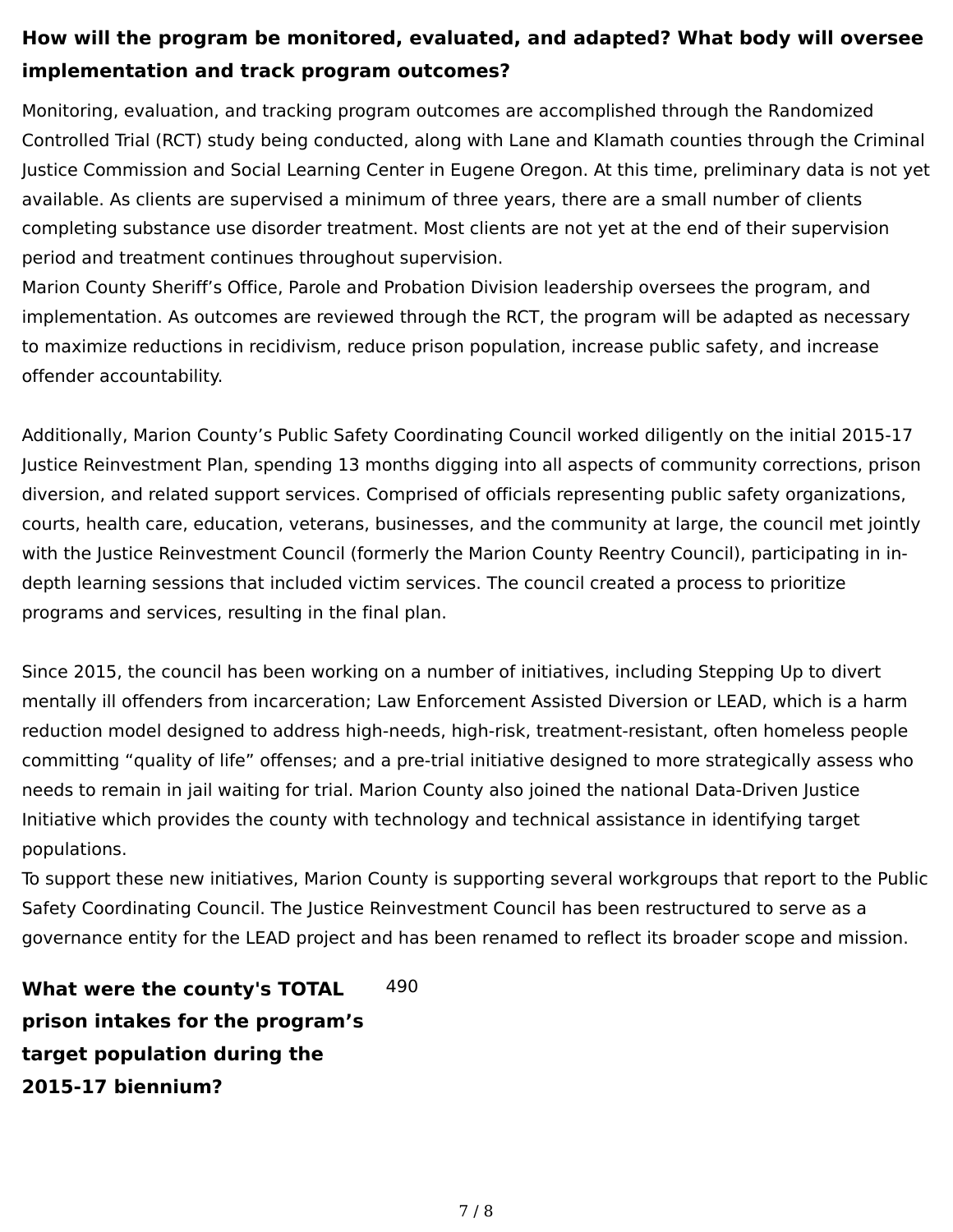**Given full program implementation, how many fewer intakes are anticipated for the target population during the 2017-19 biennium?** 5

### **Please describe how the estimate above was calculated. Do you anticipate a decrease in first sentences, revocations, or both?**

Funding the deputies supervising the SB416 program in this supplemental application will allow Marion County to sustain the reduction in intakes realized since the inception of the program. In addition, we anticipate five fewer intakes for the target population in the 2017-2019 biennium. This reduction will be reached through an increase in referrals from the DA's Office, decrease in recidivism, and reduction in the overall revocation rate. Marion county's total revocations have declined from 69 in 2013 to 24 year to date in 2017. Specific to the SB416 program, the revocation total declined from six in Fiscal Year 2013- 2014 to two in Fiscal Year 2016-2017.

**Is funding being requested to support a new or existing (prior to August 8) program? Existing**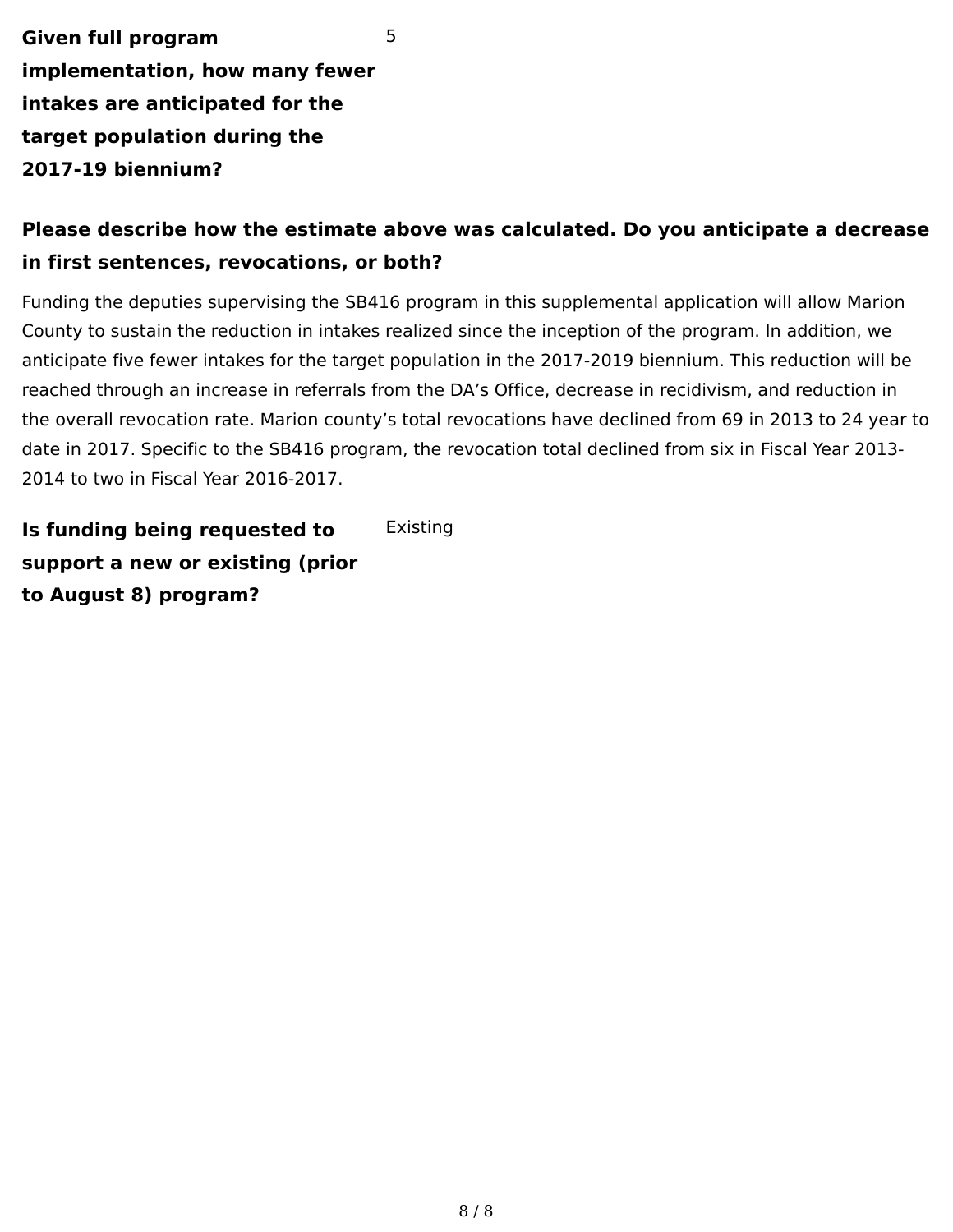

# **Program Budget(s)**

Created: 08/25/2017 • Last updated: 09/27/2017

### **Description of Program Expenses**

See **[Supplemental](http://www.oregon.gov/cjc/jri-grant/Documents/2017-19_Sup_JR_RFGP.pdf) RFGP** for allowable uses.

### **Personnel**

|                | Description              | Amount   |
|----------------|--------------------------|----------|
| 1              | .86 FTE Deputy Sheriff   | 98720    |
| 2              | .63 FTE Deputy Sheriff   | 76870    |
| 3              | Overtime: Deputy Sheriff | 2318     |
| $\overline{4}$ |                          |          |
| 5              |                          |          |
| 6              |                          |          |
| 7              |                          |          |
| 8              |                          |          |
| Total          |                          | 177908.0 |

### **Total Personnel Budget** 177908.00

### **Contractual Services**

|               | Description | Amount |
|---------------|-------------|--------|
| Contractor #1 |             |        |
| Contractor #2 |             |        |
| Contractor #3 |             |        |
| Contractor #4 |             |        |
| Total         |             | 0      |

**Total Contractual Budget** 0.00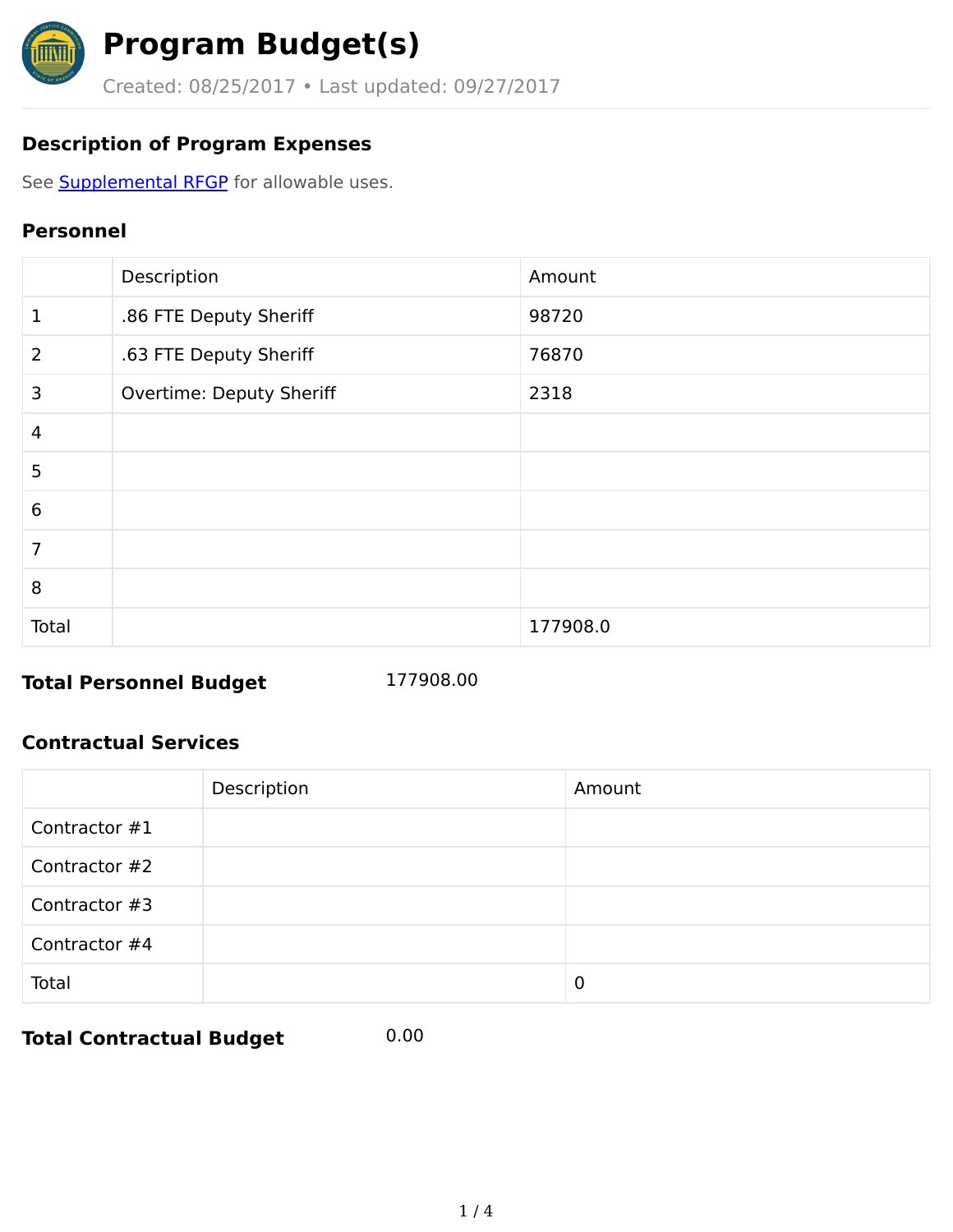### **Rent & Utilities**

|                | Description | Amount |
|----------------|-------------|--------|
|                |             |        |
| 2              |             |        |
| 3              |             |        |
| $\overline{4}$ |             |        |
| Total          |             | 0      |

**Total Rent & Utilities Budget** 0.00

### **Supplies**

|        | Description | Amount |
|--------|-------------|--------|
|        |             |        |
| 2      |             |        |
| っ<br>э |             |        |
| 4      |             |        |
| 5      |             |        |
| 6      |             |        |
| Total  |             | 0      |

**Total Supplies Budget** 0.00

### **Travel/Conferences/Training**

|       | Description | Amount |
|-------|-------------|--------|
|       |             |        |
| 2     |             |        |
| 3     |             |        |
| 4     |             |        |
| Total |             | 0      |

### **Total Travel/Conferences/Training** 0.00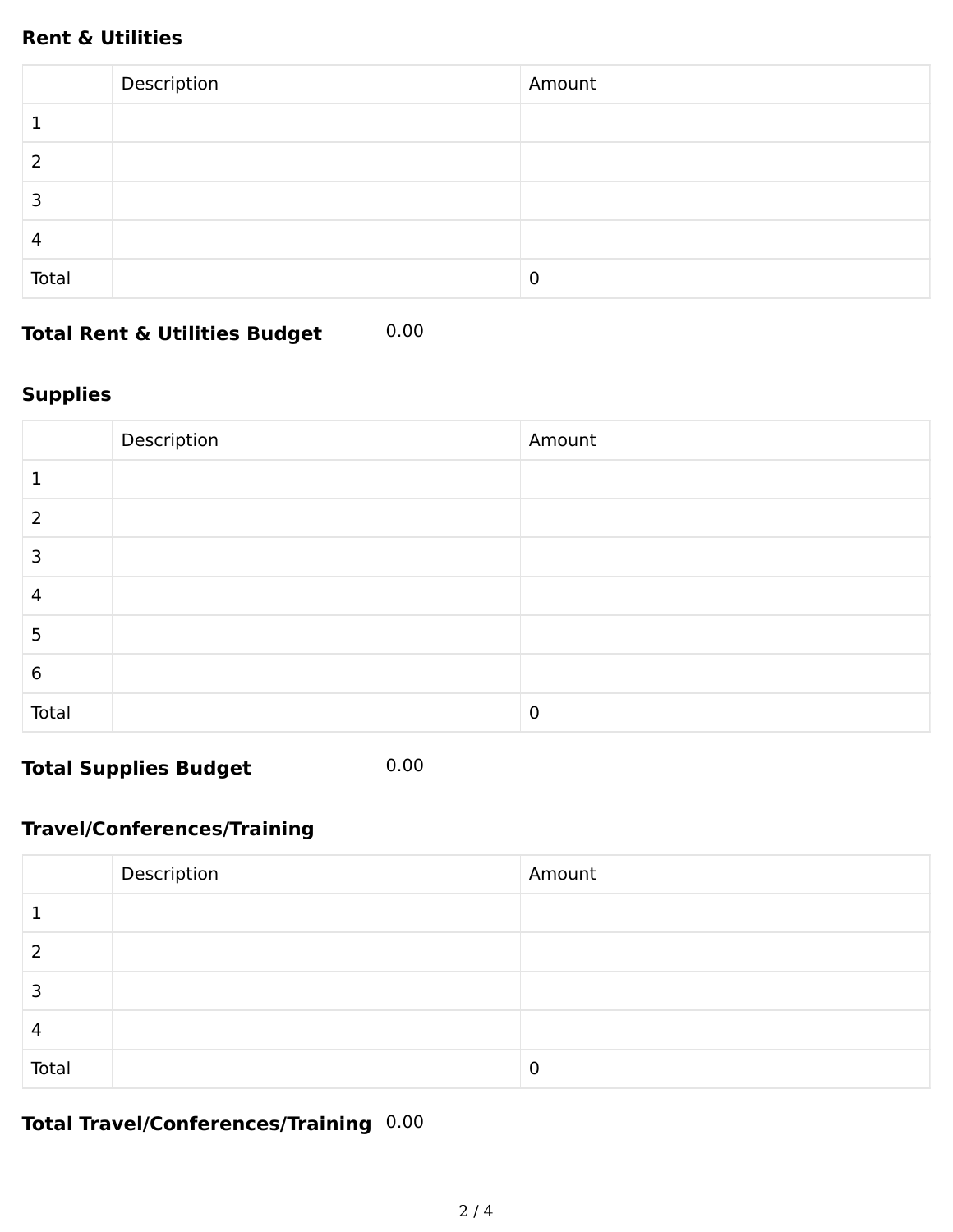### **Equipment**

|       | Description | Amount |
|-------|-------------|--------|
|       |             |        |
| 2     |             |        |
| Total |             | 0      |

### **Total Equipment Budget** 0.00

#### **Administrative**

|       | Description                             | Amount  |
|-------|-----------------------------------------|---------|
|       | <b>County Administrative Allocation</b> | 19570   |
|       |                                         |         |
| Total |                                         | 19570.0 |

### **Total Administrative Budget** 19570.00

#### **Other**

|       | Description | Amount |
|-------|-------------|--------|
|       |             |        |
| 2     |             |        |
| 3     |             |        |
| 4     |             |        |
| 5     |             |        |
| 6     |             |        |
| Total |             | 0      |

**Total Other Budget** 0.00

**Program Budget Requested:** 197478.00

**Victim's 10% Funding**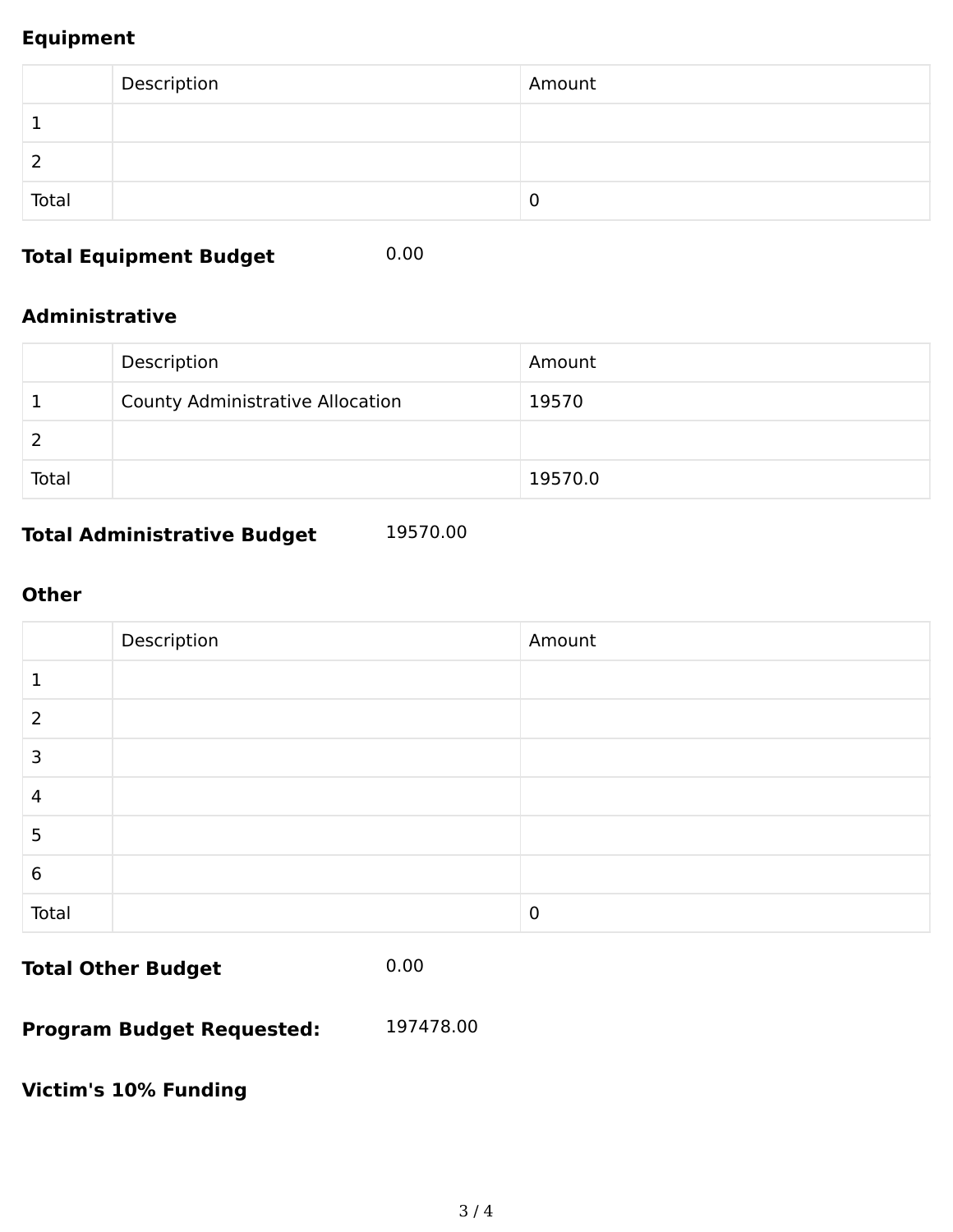### **Victim's Services Providers**

Please indicate nonprofit community-based victims' services providers to receive 10% funding. Designate only providers included in formula-based Justice Reinvestment application.

Victims 10% Funding: \$21942.00

|       | Provider                   | Amount  |
|-------|----------------------------|---------|
|       | Center for Hope and Safety | 10971   |
|       | Liberty House              | 10971   |
| 3     |                            |         |
| 4     |                            |         |
| Total |                            | 21942.0 |

**Victims Budget Requested:** 21942

| <b>Total Supplemental Budget</b> | 219420.00 |
|----------------------------------|-----------|
| <b>Requested:</b>                |           |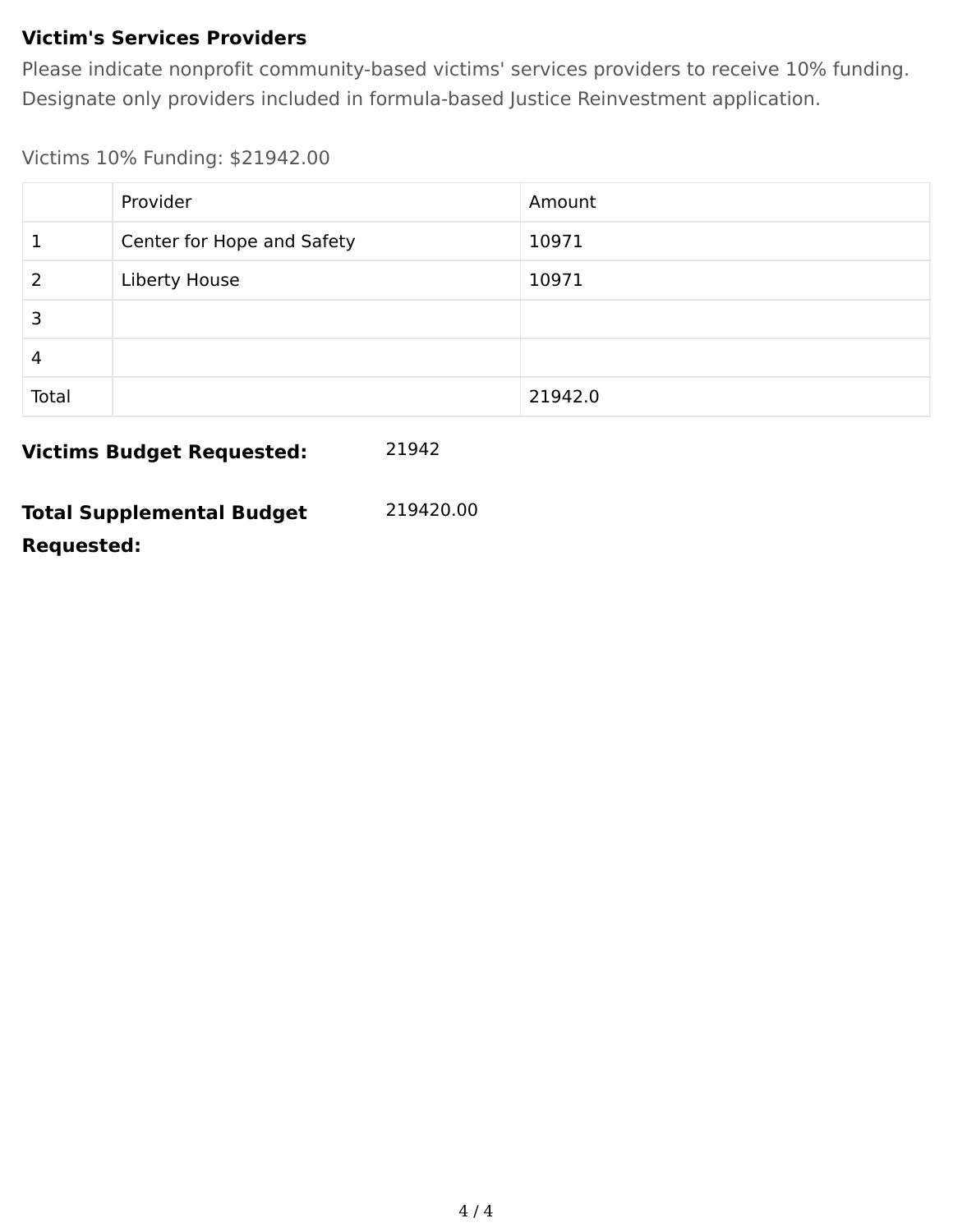**KEIR E. BOETTCHER** PAIGE E. CLARKSON **BRENDAN MURPHY** AMY M. QUEEN **KATIE A. SUVER** ADULT PROSECUTION TRIAL TEAM SUPERVISORS **VANESSA COGGINS** ADMINISTRATIVE MANAGER

#### **WALTER M. BEGLAU** DISTRICT ATTORNEY



CONCETTA SCHWESINGER SUPPORT ENFORCEMENT TRIAL TEAM SUPERVISOR **DAVID WILSON JUVENILE DIVISION** TRIAL TEAM SUPERVISOR KIMBERLY A. LARSON VICTIM ASSISTANCE DIRECTOR **ROBERT ANDERSON** CHIEF DEPUTY MEDICAL EXAMINER

MARION COUNTY DISTRICT ATTORNEY P.O. BOX 14500, 555 COURT ST NE SALEM, OREGON 97309

September 20, 2017

Oregon Criminal Justice Commission 855 Summer St. NE Salem, OR 97301

Subject: 2017-2019 Marion County Justice Reinvestment Grant Supplemental Funding Application

Criminal Justice Commission Members:

The Marion County District Attorney's Office is pleased to support Marion County in securing funding through the Justice Reinvestment Grant Supplemental Funding Application. Supplemental funding will be used to continue funding for key personnel assigned to our Senate Bill 416 (SB416) Prison Diversion Program.

As the Commission may know, the SB416 services have had the greatest impact on Marion County's improvement in meeting our prison diversion targets. Our evidencebased sentencing and supervision program targets non-violent property and drug offenders who historically have received a prison sentence. In collaboration with my office, the Third Judicial District, and the Sheriff's Office, eligible offenders are diverted from a prison sentence to community supervision with an array of coordinated supports which include sanction beds at the jail and transition center, motivation classes, treatment programming, and a coordinated delivery of services through the appropriate level of case management.

According to the Criminal Justice Commission's Prison Usage dashboards, from January 2014 through June 2017, Marion County's efforts have contributed to a reduction of 6,873 prison months as compared to the historical baseline, which is the second highest decrease in the state. Additionally, the last year alone accounts for 4,339 months of the decrease, which is the most significant reduction in the state by over a thousand prison months. This trend is indicative of Marion County's commitment to decreasing prison utilization, yet maintaining a high degree of accountability, evidence-based supervision practices, and public safety.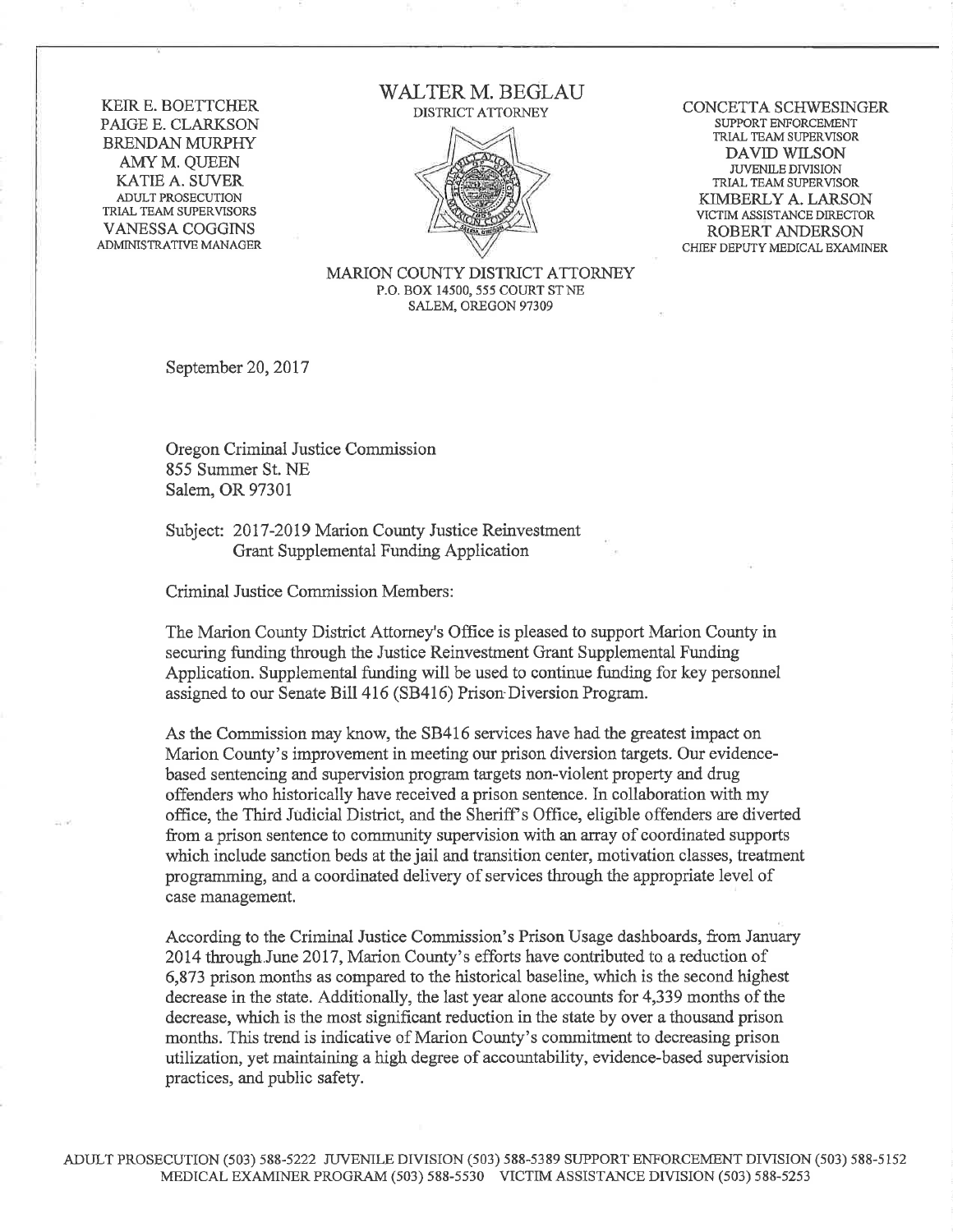KEIR E. BOETTCHER PAIGE E. CLARKSON **BRENDAN MURPHY** AMY M. QUEEN KATIE A. SUVER ADULT PROSECUTION TRIAL TEAM SUPERVISORS VANESSA COGGINS **ADMINISTRATIVE MANAGER**  **WALTER M. BEGLAU** DISTRICT ATTORNEY



CONCETTA SCHWESINGER SUPPORT ENFORCEMENT TRIAL TEAM SUPERVISOR **DAVID WILSON JUVENILE DIVISION** TRIAL TEAM SUPERVISOR KIMBERLY A. LARSON VICTIM ASSISTANCE DIRECTOR ROBERT ANDERSON CHIEF DEPUTY MEDICAL EXAMINER

**MARION COUNTY DISTRICT ATTORNEY** P.O. BOX 14500, 555 COURT ST NE SALEM, OREGON 97309

My office is committed to partnering with Marion County to promote the vision, mission and functions of the SB416 program. We are committed to provide the following services:

- Act as the SB416 program "gatekeeper", providing referrals to the Sheriff's  $\bullet$ Office for further evaluation and coordinated support with supervision;
- Support the utilization of Administrative Sanctions for technical violations;
- Shared governance and coordination of the SB416 program;
- Identification of a minimum of 120-130 people for the target population during the 2-year grant period; and
- Identification of a Trial Team Leader to serve as the agency lead and liaison.

On behalf of the Marion County District Attorney's Office, I appreciate your consideration in supporting Marion County for the Justice Reinvestment Grant Supplemental Funding to address this need in our community.

Sincerely

Walt Beglau Marion County District Attorney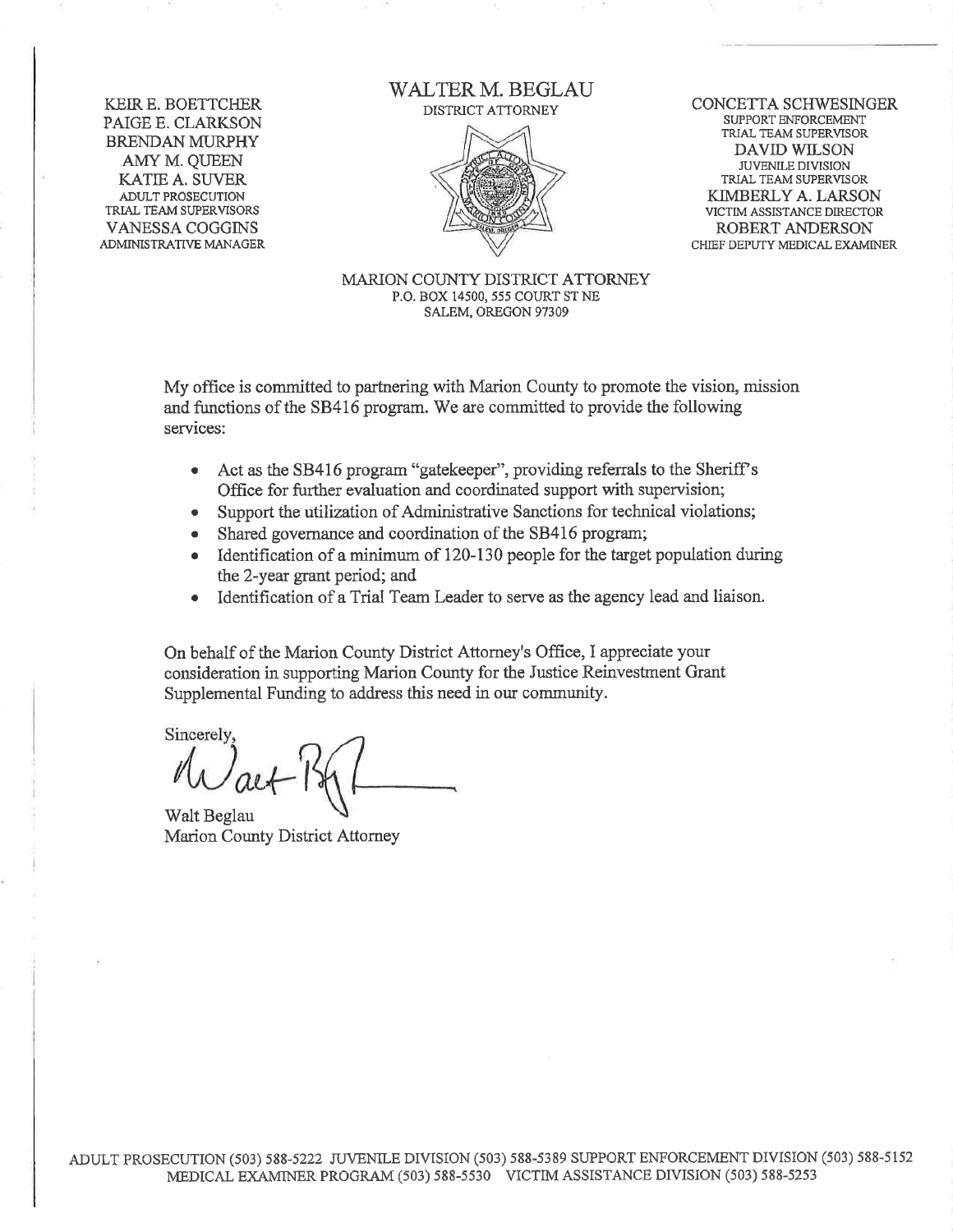

TRACY A. PRALL Circuit Court Judge  $(503) 588 - 5030$ Fax: (503) 588-5109

**CIRCUIT COURT OF OREGON THIRD JUDICIAL DISTRICT MARION COUNTY COURTHOUSE** P.O. BOX 12869 SALEM, OR 97309-0869

September 21, 2017

Oregon Criminal Justice Commission 855 Summer St. NE Salem, OR 97301

2017-19 Marion County Justice Reinvestment Grant Supplemental Funding Application RE:

**Criminal Justice Commission Members:** 

The Third Judicial District of the Oregon Judicial Branch is pleased to support Marion County in securing funding through the Justice Reinvestment Grant Supplemental Funding Application. Supplemental funding will be used to continue funding for key personnel assigned to our Senate Bill 416 (SB416) Prison Diversion Program.

As the Commission may know, the SB416 services have had, perhaps, the greatest impact on Marion County's improvement in meeting our prison diversion targets. Our evidence-based sentencing and supervision program targets non-violent property and drug offenders who have historically received a prison sentence. In collaboration with the Sheriff's Office, the Third Judicial District, and the District Attorney's Office, eligible offenders are diverted from a prison sentence to community supervision with an array of coordinated supports which include sanction beds at the jail and transition center, motivation classes, parenting, treatment programming, and a coordinated delivery of services through the appropriate level of case management.

According to the Criminal Justice Commission's Prison Usage dashboards, from January 2014 through June 2017, Marion County's efforts have contributed to a reduction of 6,873 prison months as compared to the historical baseline, which is the second highest decrease in the state. Additionally, the last year alone accounts for 4,339 months of the decrease, which is the most significant reduction in the state by over a thousand prison months. This trend is indicative of Marion County's commitment of decreasing prison utilization, yet maintaining a high degree of accountability, evidence-based supervision practices, and public safety.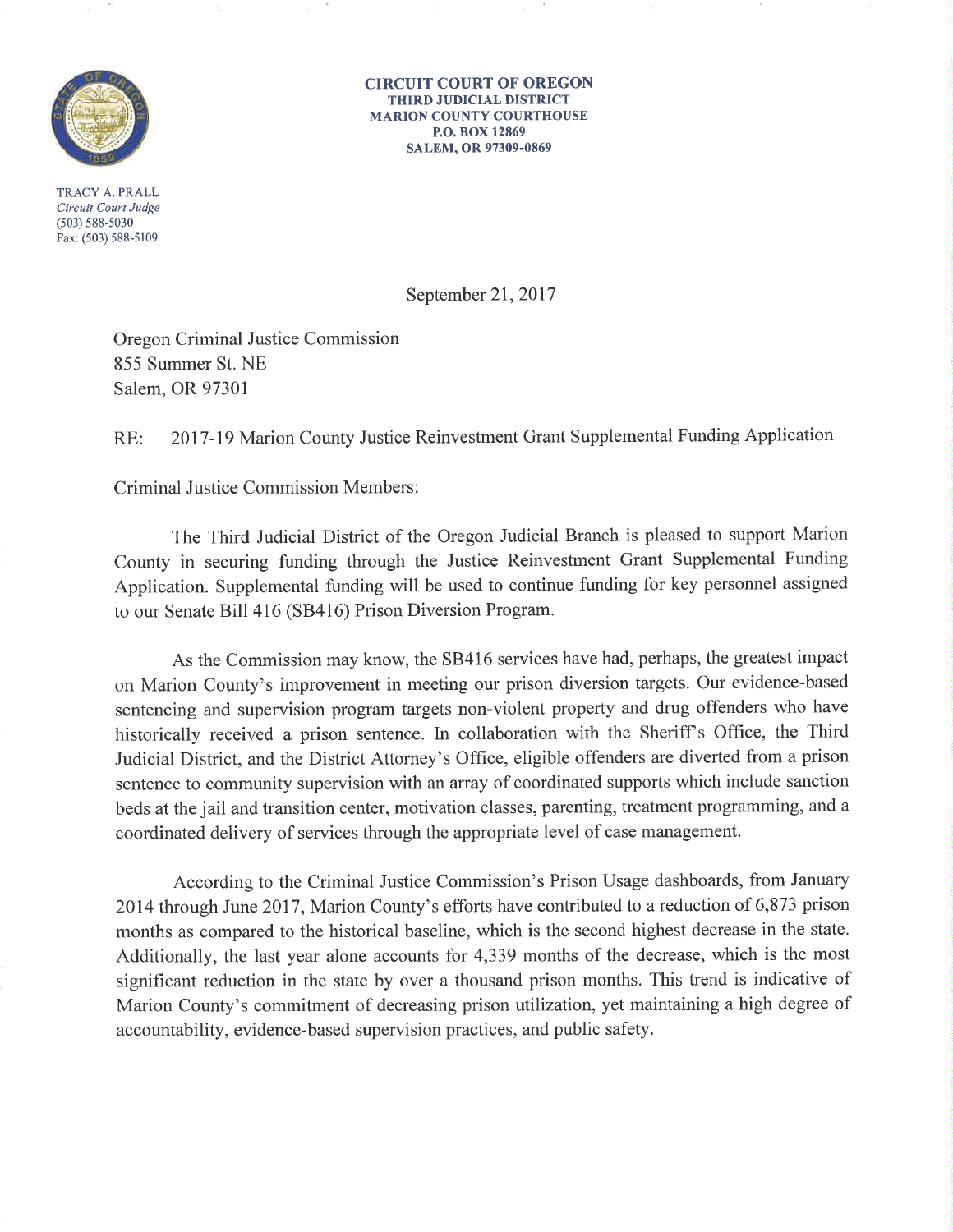The Third Judicial District of the Oregon Judicial Branch is committed to partnering with Marion County to promote the vision, mission, and functions of the SB416 program through the following services:

- Review and oversight of offender compliance and program completion;  $\bullet$
- Access and utilize criminogenic risk and needs when determining the appropriate  $\bullet$ placements of program participants; and
- Program reviews as a voting member of Marion County's Local Public Safety  $\bullet$ Coordinating Council.

On behalf of the Third Judicial District of the Oregon Judicial Branch, I appreciate your consideration in supporting Marion County for the Justice Reinvestment Grant Supplemental Funding to address this need in our community.

Sincerely,  $\mathbf{a}$ 

Tracy A. Prail Presiding Judge Marion County Circuit Court

TAP:cdh